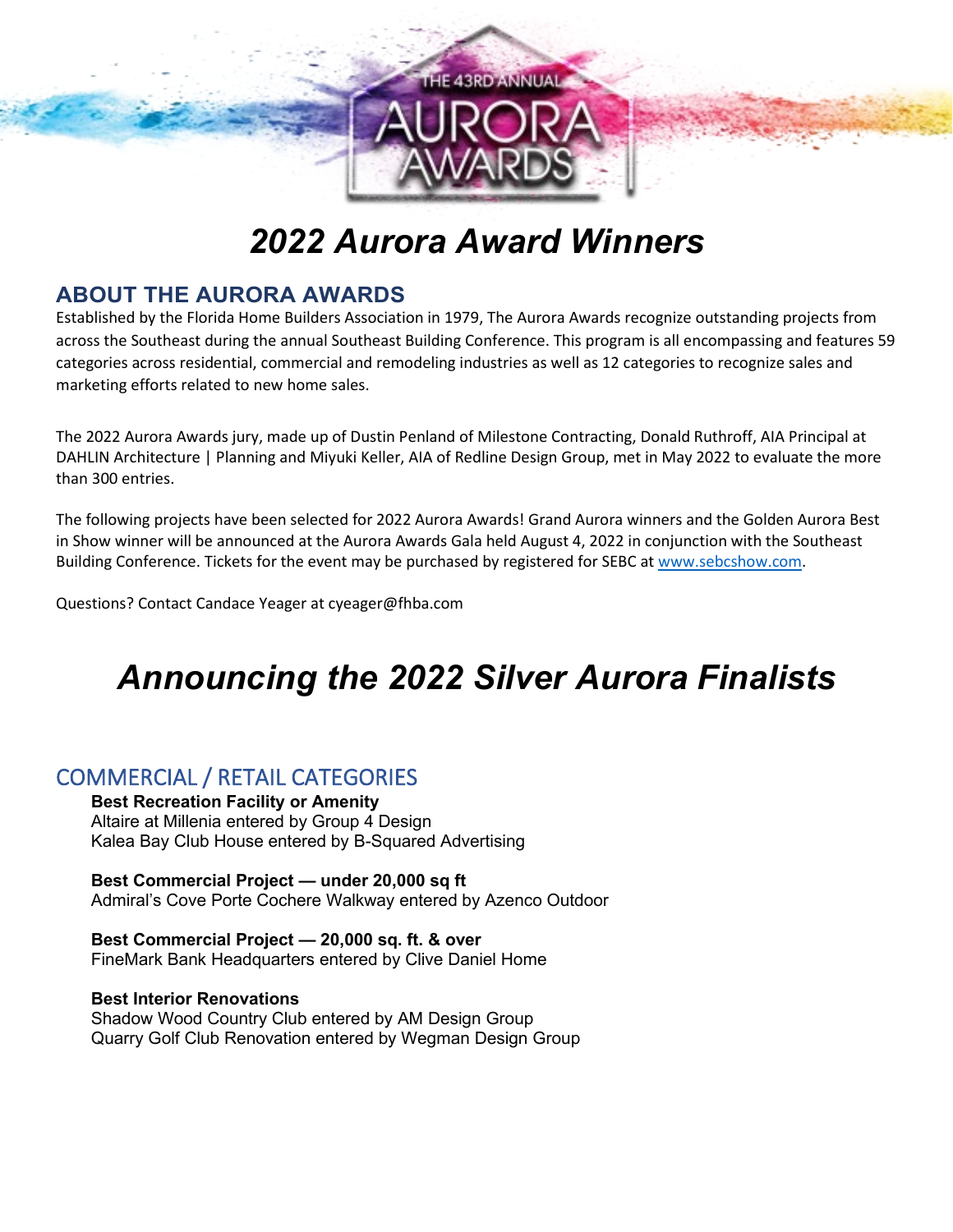

# CUSTOM & RENOVATED HOMES CATEGORIES

## **Best Renovated or Restored Single House**

Wyomee House entered by Renée Gaddis Interiors West Bay Total Home Remodel entered by Diamond Custom Homes Quail West Remodel entered by SeaGate Development Group Prytania St. entered by Entablature

## **Best Custom Home under 4,000 sq. ft.**

Kentucky Ave Modern Urban Home entered by Meridian Homes Riverside Private Residence entered by Aubuchon Homes Magnolia entered by Nautilus Homes

## **Best Custom Home 4,000 to 6,000 sq. ft.**

The Ascona entered by AR Homes Happy Place entered by Perrone Construction The New American Home 2022 entered by BSB Design Rustic Cove entered by Affiniti Architects Treehouse entered by Phil Kean Design Group

## **Best Custom Home 6,000 to 8,000 sq. ft.**

Cornwell Farms Custom entered by James McDonald Architects Waterway Contemporary entered by Affiniti Architects

#### **Best Custom Home 8,000 to 10,000 sq. ft.**

Great Falls Italianate entered by James McDonald Architects

#### **Best Custom Home over 10,000 sq. ft.**

Modern French Chateau entered by Diamond Custom Homes Lakeside Transitional entered by Affiniti Architects Lake Hart Custom Compound entered by Total Solutions Group

#### **Best On-the-Boards Custom Home**

Brightwaters Boulevard entered by Design Styles Architecture The Pearl entered by Phil Kean Design Group Modern Beach House entered by Phil Kean Design Group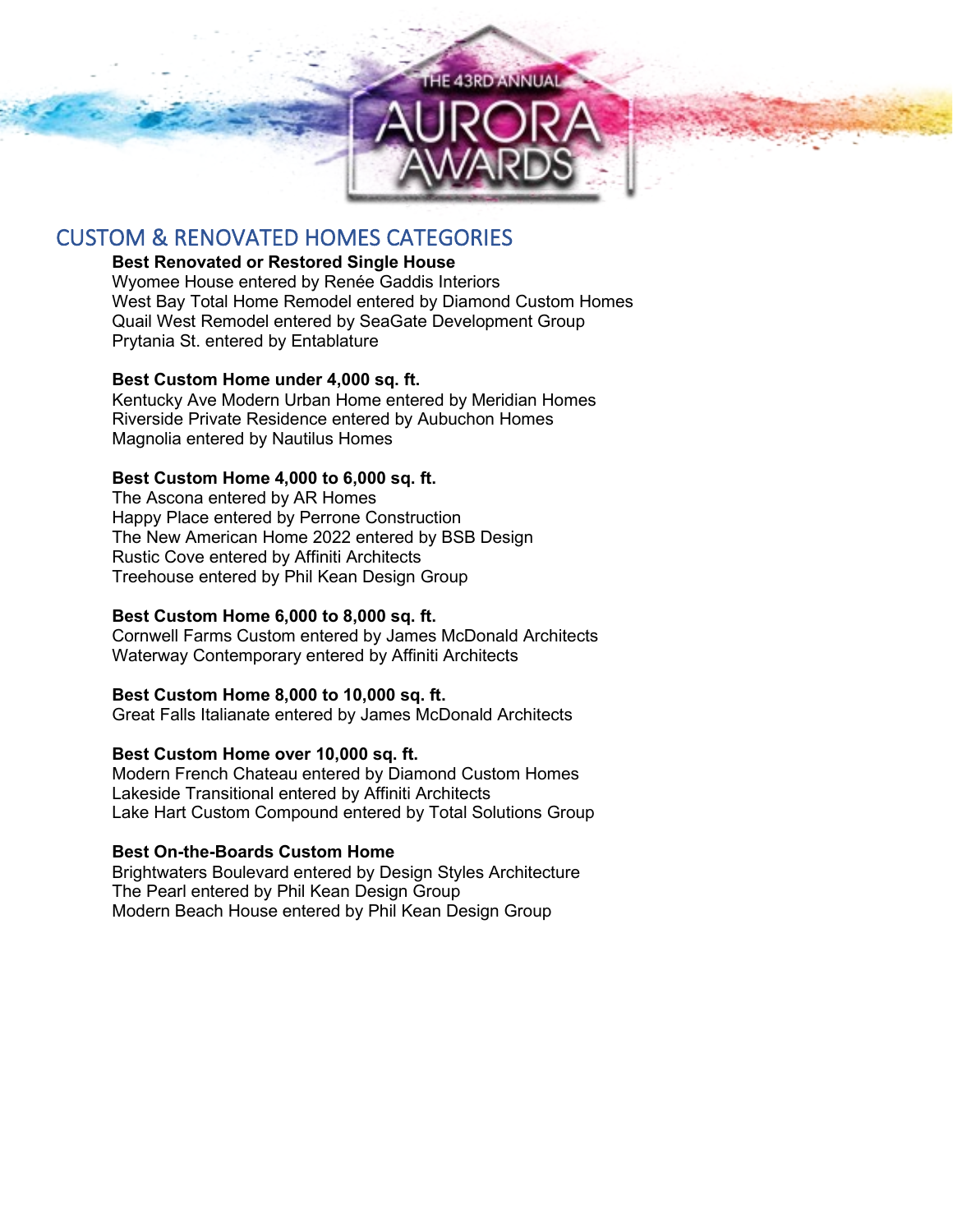

# TARGETED USE RESIDENTIAL CATEGORIES (For Sale or Rent)

#### **Best Mixed-use Project**

Mercantile on Morris entered by Orchestra Partners Lofts at Murray Hill entered by Group 4 Design **Best Multifamily Housing Community – 6 Stories and Above, Built for Sale** Kalea Bay entered by B-Squared Advertising

**Best Multifamily Housing Community – Up to 4 Stories, Built for Rent** Lofts at Brooklyn entered by Group 4 Design Jefferson at Lake Howell entered by Charlan Brock Architects

The Canopy at Springwoods Village entered by Steinberg Dickey Collaborative The Lodge at Hamlin entered by Charlan Brock Architects

## **Best Multifamily Housing Community – 5 Stories or More, Built for Rent**

The Point at Reston entered by CBG Building Company The Helix at Lake Mary entered by Group 4 Design

#### **Best Campus Housing – Faculty or Student Residential – Institutional Use**

The Marshall Arkansas entered by BSB Design Statehouse Varsity entered by Forum Architecture

## **Best On-The-Boards Mixed Use or Multifamily Community**

The Ellington at Oviedo Park entered by Group 4 Design 9<sup>th</sup> Avenue North entered by Humphreys & Partners Architects

## SENIOR LIVING CATEGORIES

**Best Service Enriched Senior Community - IL/AL/Memory Care** The Farms at Bailey Station entered by Studio 121 Larsen Health Center at Shell Point entered by Wegman Design Group Fleet Landing entered by Studio 121

## SITE PLANNING CATEGORIES

**Best Community Site Plan** Westhaven entered by Southern Land Company

## **Best On-The-Boards Site Plan**

Infinity Site Plan entered by B-Squared Advertising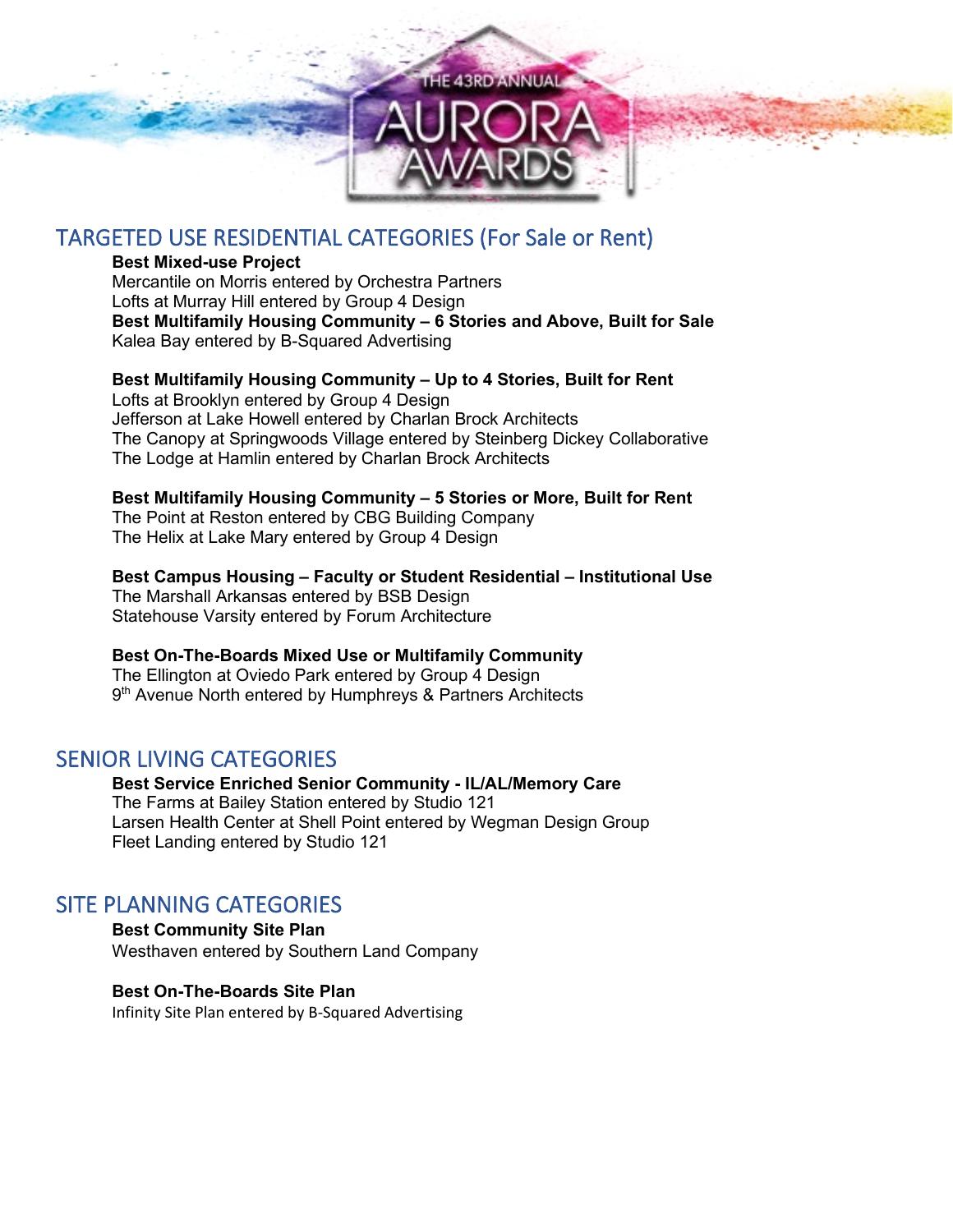

# SINGLE FAMILY PRODUCTION HOUSING CATEGORIES

**Best Single Family Detached Model Home — 2,000 to 2499 sq. ft.** Jackson entered by Housing Design Matters, Inc.

**Best Single Family Detached Model Home — Over 4,000 sq. ft.** The Jessup entered by Total Solutions Group The Andros Model at Adelaide in Viera entered by Christopher Burton Luxury Homes

# INTERIOR MERCHANDISING CATEGORIES

**Best Interior Merchandising Rental Apartment or Condominium (one unit)** Calirosa entered by Forum Architecture and Interior Design, Inc.

**Best Interior Merchandising – Community Amenity or Clubhouse** Elan Madison Yards entered by CID Design Group Wellen Park Welcome Center entered by Builders Design The Retreat East entered by HPA Design Group The Retreat on Milledge entered by HPA Design Group

**Best Interior Merchandising of a Home priced \$275,000 to \$400,000** Latitude Margaritaville entered by Rhett Alexander

**Best Interior Merchandising of a Home priced \$400,000 to \$600,000**

Latitude Margaritaville Watersound entered by Rhett Alexander Telaro at Tradition entered by Builders Design

**Best Interior Merchandising of a Home priced \$600,000 to \$800,000** Regency at Avenir-Samantha entered by Builders Design Regency at Avenir-Maya entered by Builders Design Regency at Avenir-Joliet entered by Builders Design

**Best Interior Merchandising of a Home priced Over \$800,000** The Andros Model at Adelaide in Viera entered by Christopher Burton Luxury Homes

**Best Interior Design of a Custom/Spec Home priced \$500,000 to \$1,000,000** The Coastal Sol II entered by AR Homes

**Best Interior Design of a Custom/Spec Home priced \$1,000,000 to \$2,000,000** WildBlue Residence entered by Clive Daniel Home Gallery Home entered by Clive Daniel Home The Primrose entered by AR Homes

## **Best Interior Design of a Custom/Spec Home priced Over \$2,000,000**

Laurel Lane entered by Jinx McDonald Interior Design Harborpointe Residence entered by Design Styles Architecture European Elegance entered by W Design Interiors Coast to Coast entered by W Design Interiors